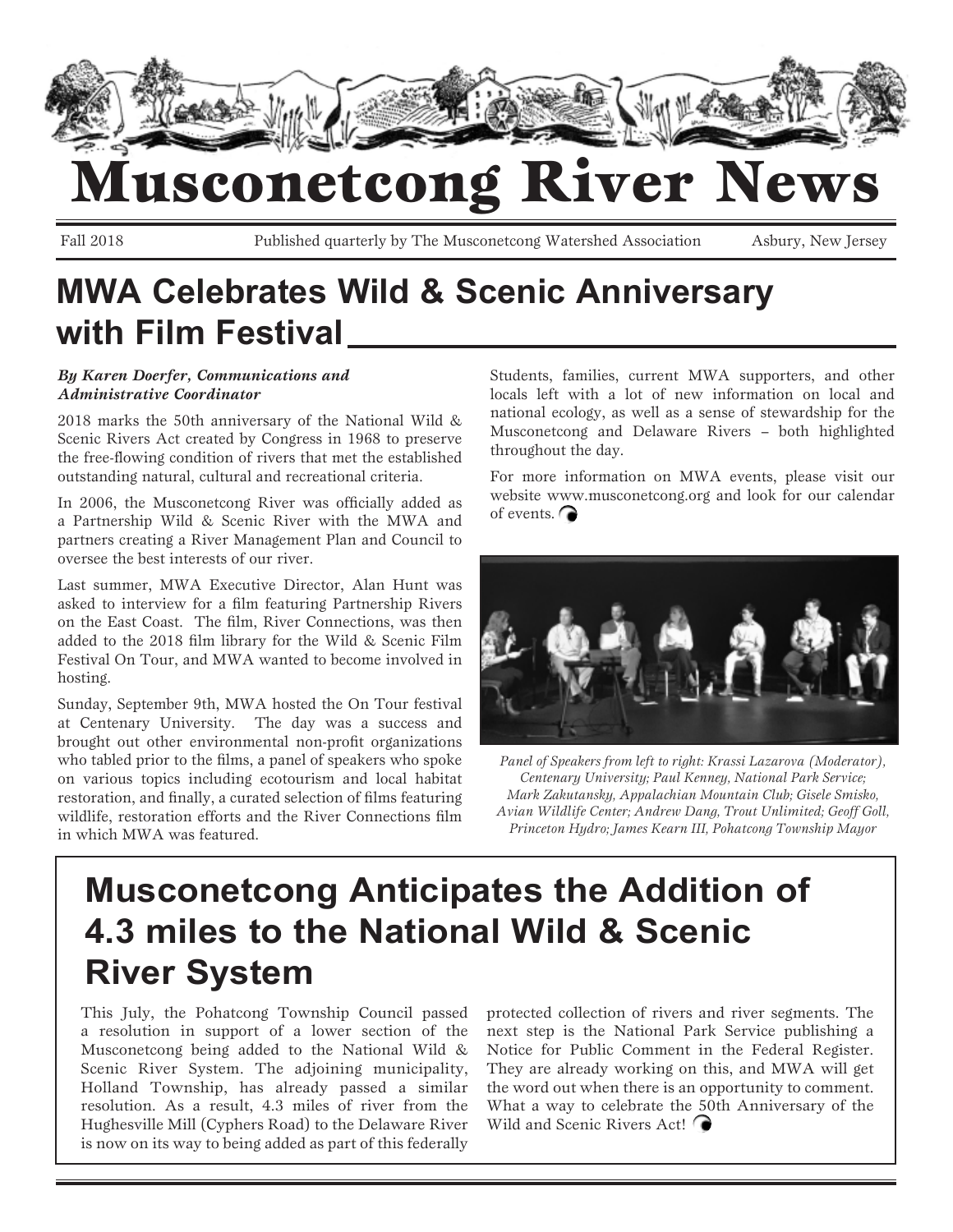## **Asbury Mill Progress Resumes**

#### *By Jean Sharp, Asbury Mill Volunteer Committee*

With the generous funding recently received from Warren County's Charitable and Municipal Trust, the State of New Jersey Historic Trust, and the Franklin Township Open Space Fund, it's time for MWA to get back to restoring the historic Asbury Mill!

We recently hosted a design workshop with neighbors, public officials, members of the local historic community and our architect, Re:Vision Architecture of Philadelphia, PA. Re:Vision is a green architecture and planning company with extensive experience in both Leadership in Energy and Environmental Design



*Brenda Berardo* **WQ Monitoring Coordinator** *Nancy Lawler*

(LEED) construction and the useful repurposing of historic structures. The intention of the workshop was to examine layout options and provide architectural guidance for mapping the interior use of the building. The invaluable input from the stakeholders who attended will guide us as we move forward.

If you have been by the Asbury Mill lately, the scaffolding on the East wall facing Main Street was hard to miss. Our mason contractor, Pat Breslin, removed decades old stucco, cleaned and repointed the wall, and weather-sealed the original underlying stonework with new stucco. Now that the scaffolding has been removed, the wall is beautiful.

The North wall facing the village of Asbury and the South wall along the river will also be repaired and sealed with period stucco. The West wall, facing down river, was never covered with stucco since a portion of that surface had an attached shed that was removed during the last century. The stone on that face of the building will be repaired and repointed to showcase the building's construction details.

As work moves forward this fall, the remaining elements of a more elaborate septic system will be installed. Because the building is located close to the river, we are held to a high standard for septic management. We will install a Clivus Multrum composting toilet just as we have in the River Resource Center across the street.

We also plan to install new windows on the North wall. They will closely match the Mill's original single-glazed windows, but have a highly efficient double glazing to further help weather-seal the Mill. As construction continues, the other two walls will be finished. We hope that work will be continued late into the fall – if weather permits. Our goal is to have the Mill fully weather-sealed in the spring when we can obtain a temporary certificate of occupancy to permit guided tours.

The Mill's first floor and basement will be reserved for public use as a meeting space for educational activities and community events. As plans develop, we will identify how to best display historic materials and exhibits. We plan to have the Mill serve as an interpretive center and are exploring themes centered on the concept that Asbury has been a good place to live and make a living ever since Paleolithic tribes settled here 13,000 years ago. Their early history will be featured along with the evolution of modern farming and industrial technology from Colonial days. A strong educational element of watershed management will be included as well.

We are always looking for support for the project. Yes, we need funding, but we also need bright ideas as we work toward completion. Contact MWA if you want to put your donations and ideas to work.



*Printing: Good Impressions, Washington, NJ Asbury Mill East wall with new stucco*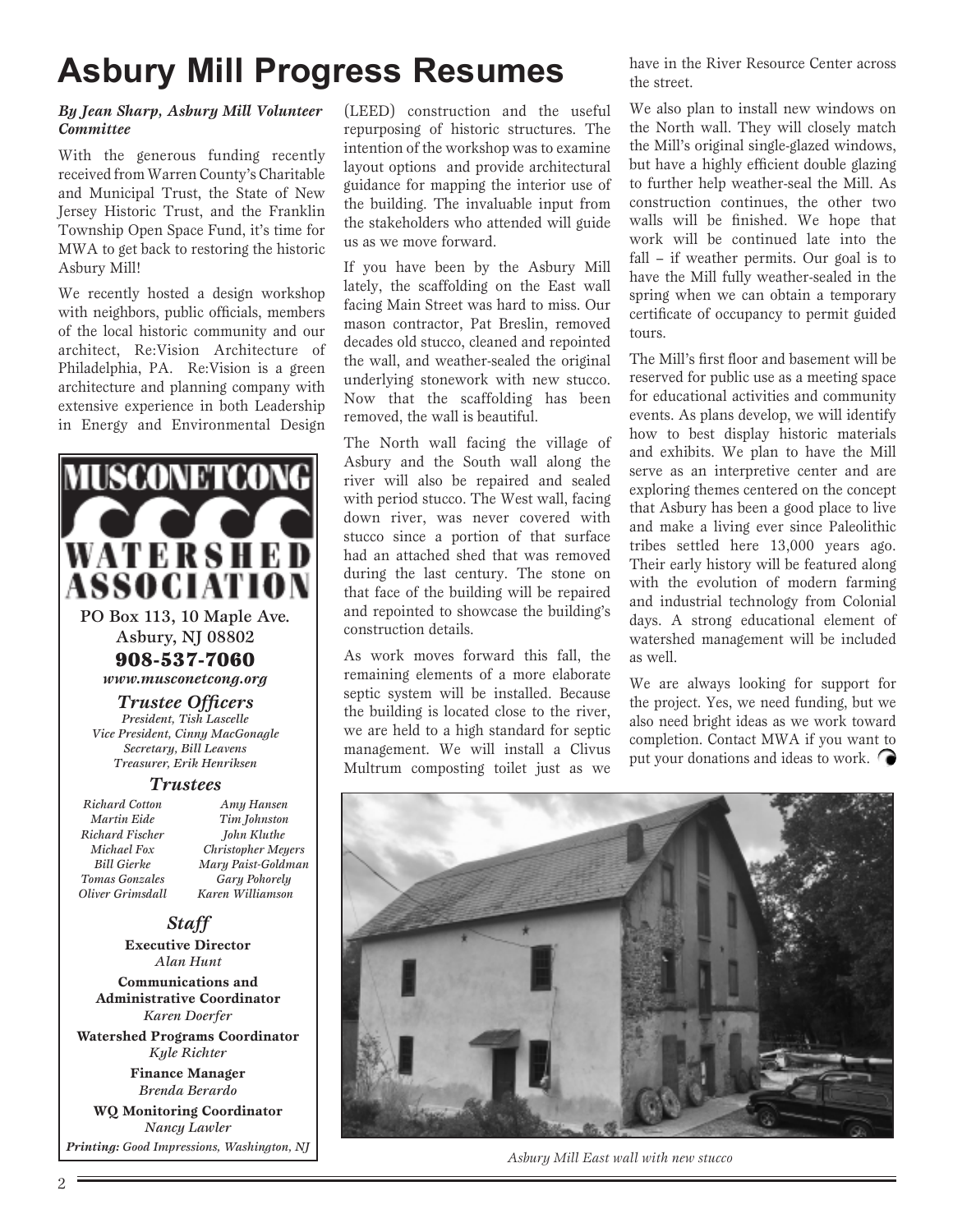## **Proposed Natural Gas Power Plant**

#### *By Alan Hunt, MWA Executive Director*

This past June, MWA first learned of a 670MW Natural Gas Power Plant proposed by Phoenix Energy Center at the former Warren Paper Mill site in Holland Township and Pohatcong Township. Only preliminary applications have been made for the project, and there is limited information concerning the proposed project's potential for impact on the watershed. More than 15 major permits will be needed including air quality, water quality and quantity, Flood Hazard Area, and permissions to extend existing power and gas transmission lines.

One key factor is the availability of cooling water for the plant. About 80 percent of its cooling water is to come from several active wells on the site, and 20 percent from the Musconetcong River. Up to 5.5 million gallons of water withdrawals per day are proposed with a 1.5 million gallon daily thermal discharge to the Musconetcong River. This represents about 1 percent of the daily average flow of the Musky.

Operations at the Warren Paper Mill ceased in 2007, and the permissions for that volume of groundwater and surface water usage would need new approvals. In response to Phoenix Energy's initial application to the Highlands Council, the volume of water withdrawal was found inconsistent with the water budget availability for that area which is already in a water deficit from existing uses.



*Alan Hunt. March 2017 photograph of the former Warren Paper Mill.*

There are many interested stakeholders involved in this proposed project. MWA has met with the Holland Township Environmental Commission, Highlands Coalition, and several other environmental non-profit organizations about the project. Since the lower segment of the Musconetcong River is being added to the National Wild & Scenic River System downstream of the site, a National Wild & Scenic Rivers Act review may be needed for this project. This is a project we, and many others, will be following closely.  $\bigcap$ 

## **The Musconetcong River Management Council Went on a Field Trip**

#### *By Alan Hunt, MWA Executive Director*

The Musconetcong River has two sewerage treatment plants discharging treated effluent. One is located in Hackettstown and the other is in Budd Lake. These are well-run facilities that meet the NJDEP's Category 1 "anti-degradation" water quality standard. For its August meeting, the Musconetcong River Management Council (MRMC) had a field meeting at the Musconetcong Sewerage Authority (MSA).

The facility has a capacity of 4.31 million gallons a day. It uses mechanical, biological and chemical separation to treat and settle solids and bacteria to process the sewage. An aluminum-based compound is utilized to separate out any remaining solids and metals. Treated bio-solids are transferred to the Passaic Valley Sewerage Commission waste water treatment facility for final reprocessing.

The plant serves several towns in the Musconetcong Watershed including Netcong, Stanhope, Mt. Arlington, Roxbury, Mt. Olive, Byram, and Hopatcong. Importantly, it has expanded its service to Lake Hopatcong communities, where rocky and shallow soil conditions limit the effectiveness of traditional septic systems. This



*MRMC members are led on a tour of the Musconetcong Sewerage Authority by its Director, James Schilling, pictured at the left.*

has improved water quality for Lake Hopatcong as well as downstream communities. As the served communities use groundwater supplies, the MSA transfers that water to the Musconetcong River once it is treated, and this adds to the river's flow. The facility is a well-run, virtually odorless, and an important part of keeping our water clean. MWA and the MRMC thanks the MSA for the tour!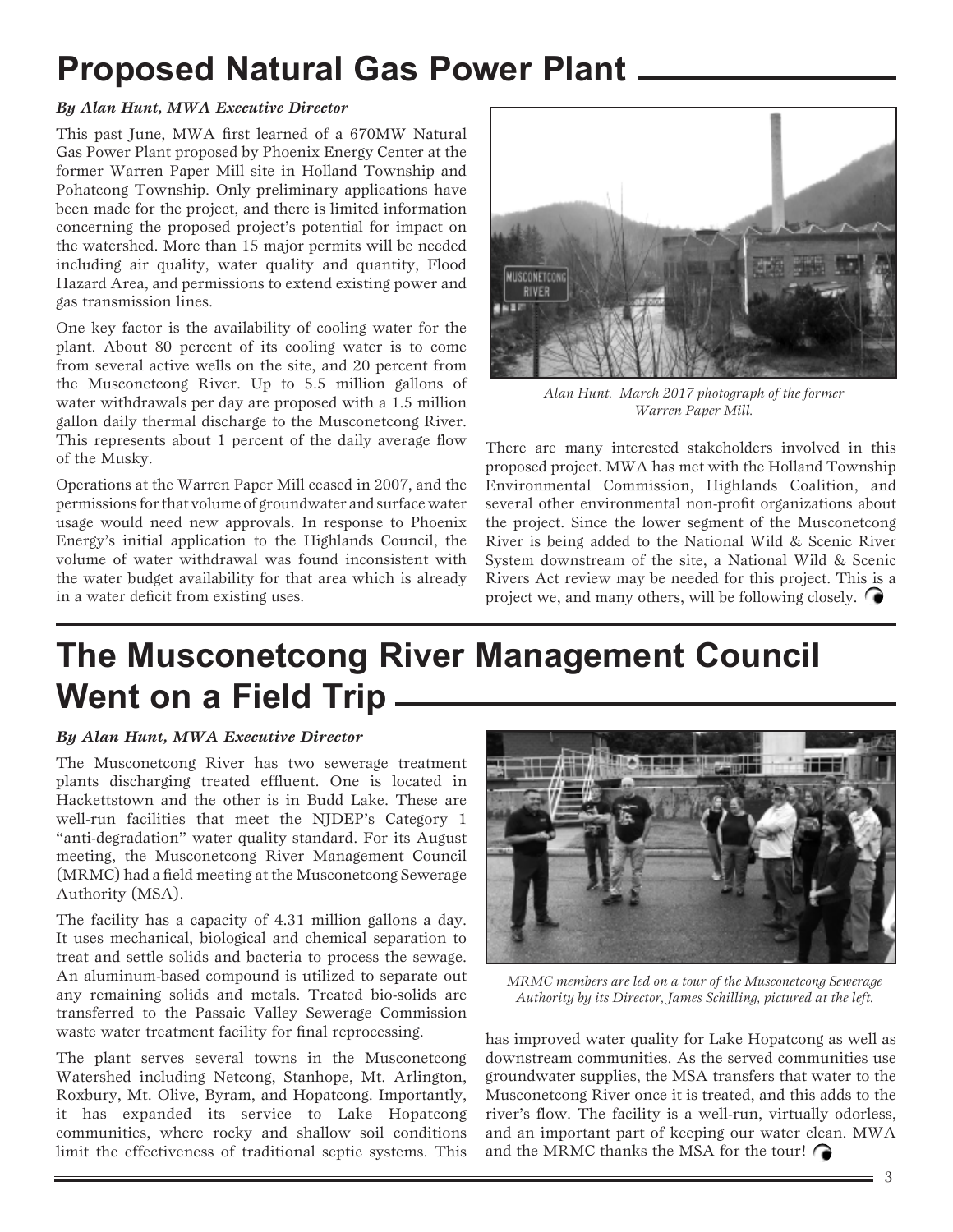## **Welcome New NJDEP Watershed Ambassador to MWA's Office**

Ryan Jiorle was born and raised in Phillipsburg, New Jersey, but took a meandering route to get back to living and serving as a Watershed Ambassador for this area. He received a Bachelor of Science in Biology from the College of William & Mary in Williamsburg, Virginia, followed by a Master of Science in Fisheries and Aquatic Sciences from the University of Florida. After graduate school, he spent two and a half years working in Marine Fisheries Management for the State of Virginia before accepting the Watershed Ambassador position. Ryan is excited to use his background in environmental



conservation and stakeholder engagement to increase awareness of watershed issues in the region he is proud to call home.

The AmeriCorps Ambassador program in New Jersey focuses on water quality issues and is run through the New Jersey Department of Environmental Protection. Each year, Watershed Ambassadors serve at different agencies throughout the state and focus on educating the public on watershed stewardship as well as coordinating various environmentally-focused volunteer activities throughout the year.

## **Floating Classroom Educates MWA Staff & Board**

#### *By Karen Doerfer, Communications and Administrative Coordinator*

MWA Board and Staff recently had the opportunity to have a meeting with the Lake Hopatcong Foundation (LHF) on their new floating classroom. The floating classroom is a covered catamaran pontoon boat that travels around the lake and usually serves as an interactive learning center for local schools.

Following the standard meeting that both organizations like to have regularly, LHF Board and Staff showed MWA around the lake, provided classroom samples that they show children, and gave a brief history of different areas of the lake.

"The Floating Classroom has served not just to help us educate more than 1,000 students of all ages this summer, it is also a great



meeting space for us to collaborate with other groups while cruising on the water and appreciating the natural resource that surrounds us," said Jessica Murphy, LHF President.

Lake Hopatcong is the headwaters of the Musconetcong River so MWA is interested in the health of the lake. MWA and LHF work together whenever possible to continue to improve the health of our shared watershed resource. This includes participating in clean-ups together, sharing water quality monitoring data, creating shared outreach and educational materials and more.

"So much of what we do as organizations overlap, and so it's wonderful to have the opportunity to discuss issues with each other and plan for the future together," said Murphy. "The health of the Musconetcong River and the health of Lake Hopatcong are inextricably linked, especially when you start talking about invasive species and water quality issues. Having a partnership is essential as we work to protect these bodies of water and surrounding watershed."

For more information on how you can visit the Floating Classroom, visit the Lake Hopatcong Foundation's website www.lakehopatcongfoundation.org.

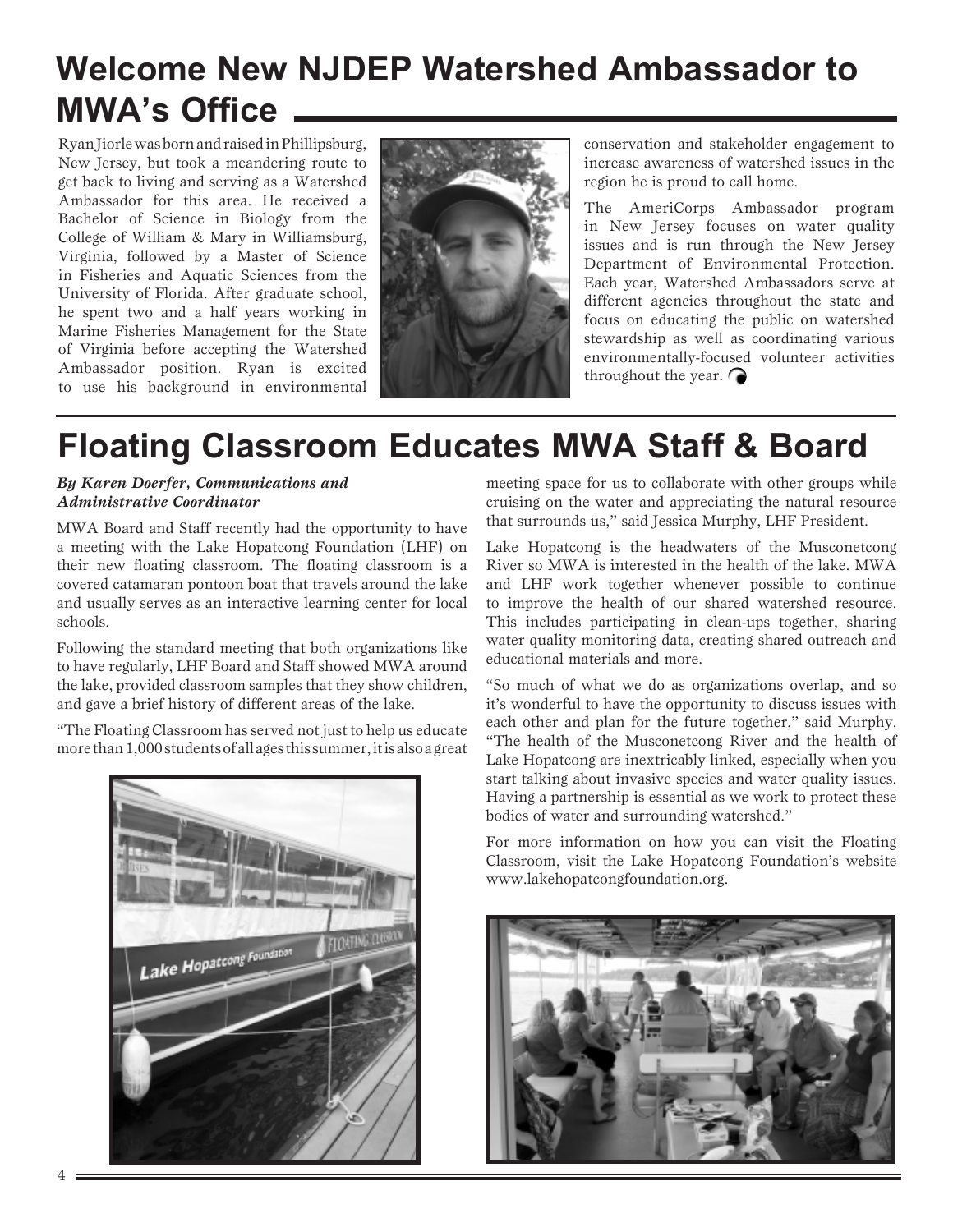# SAVE THESE DATES!

**Saturday, November 24**: Post-Thanksgiving Hike at Point Mountain, from 10:00 am – 12:00 pm. Burn off those Thanksgiving calories at our annual hike on the Ridge Trail of the Point Mountain Reserve. A scenic overlook provides a beautiful vista of distant mountains and farmland. The trail is diverse and challenging at times and includes a steep and rocky incline. Good for novice and expert hikers. Bring a snack, water and binoculars to the gravel parking lot on Point Mountain Road, 0.3 miles from Route 57. MWA Members are free! Non-members are asked to donate \$3 (Not more than \$10/family). For more information or to register, email kyle@musconetcong.org.

**Thursday, November 29:** Asbury Mill Fundraiser, 6:00 pm at Hawk Pointe Golf Club. Join MWA and support the continued restoration of the Asbury Mill. Cocktail hour is from 6:00- 7:00 pm followed by dinner, special guests and a silent auction. Tickets are \$75 per person and can be purchased on the MWA website. There are table options if you would like to sponsor this event. Please call (908) 537-7060 or email karen@musconetcong.org.

## **CJ's Challenge, Remembering a Legacy**



CJ Koop was a very active member of the MWA community. She was a Board Member from 2009 to 2012 and involved in our water quality monitoring program. She was part of the River Watcher team that monitored near the Lake Hopatcong Dam as well as in Hackettstown and Port Morris in Roxbury Township. As a Warren County resident, she was very familiar with the Musconetcong Watershed and worked to protect and preserve the river. She participated in our annual river clean-ups, maintenance of our native plantings, and River Resource Center clean-ups. She also worked on a special project to place underwater data loggers in the upper Musconetcong between Lakes Hopatcong and Musconetcong.

As a testimony to her dedication to both the Musconetcong River and the MWA, CJ left a bequest to the MWA with the wish that it be matched by our network of friends who also care about the river. The \$8,000 gift she left us will go a long way toward furthering our outreach and education programs. However, your match would help further our mission even more and help us meet CJ's Challenge. This year, for #GivingTuesday, MWA is working to spread CJ's story of volunteerism and environmental stewardship with the hope that her donation will be matched. If you would like to donate to CJ's charitable match campaign, please visit our website, www.musconetcong.org.

### *We're Social! Follow us on:*



*Facebook Musconetcong Watershed Association*



*Instagram @MuskyWatershed*





*Meetup Musconetcong River Area Outdoor Activities*

For more information or to register for any of these events, please email info@musconetcong.org or call (908) 537-7060, unless otherwise noted. MWA River Resource Center (RRC) is located at 10 Maple Avenue, Asbury, NJ.